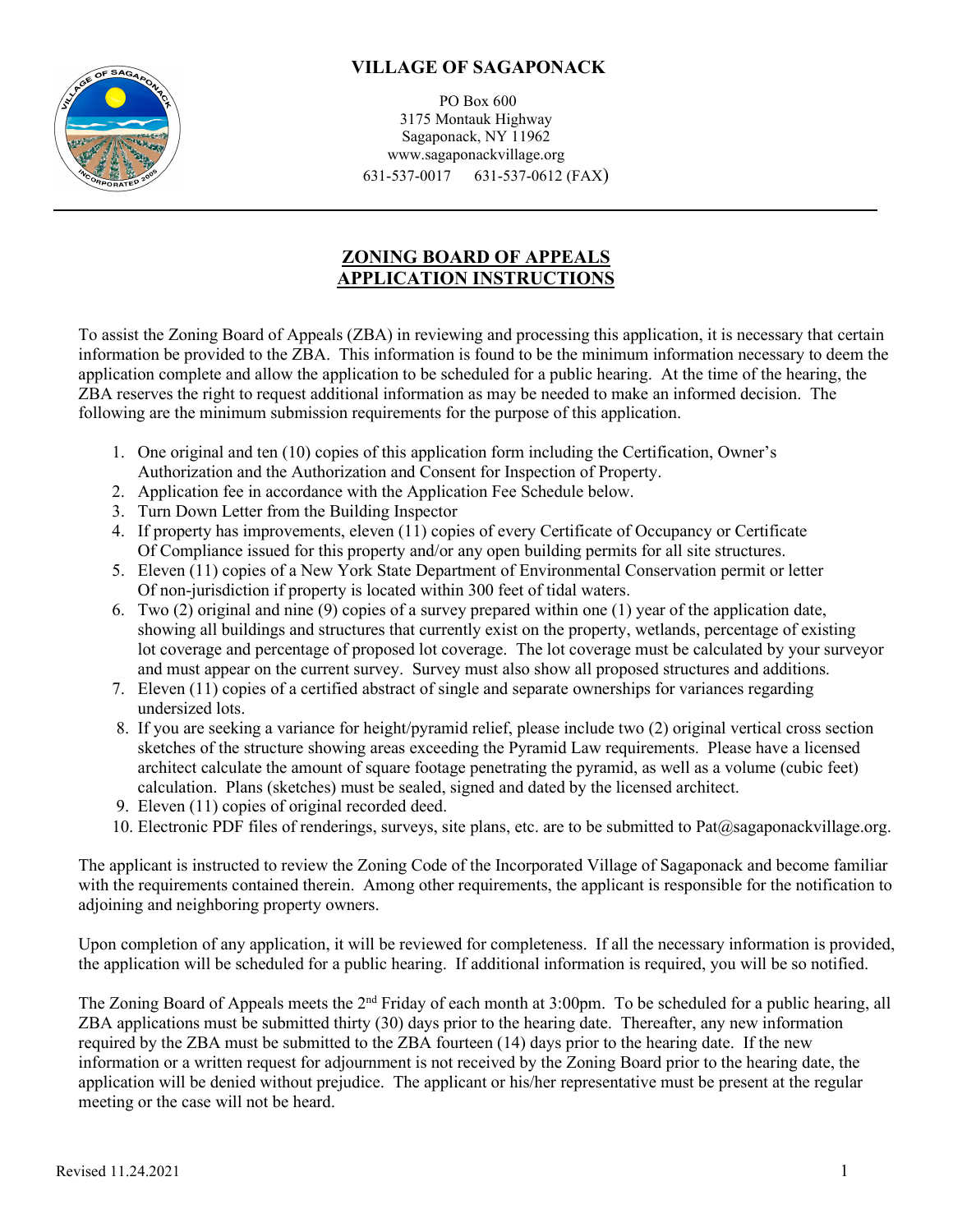

PO Box 600 3175 Montauk Highway Sagaponack, NY 11962 www.sagaponackvillage.org 631-537-0017 631-537-0612 (FAX)

## **ZONING BOARD OF APPEALS APPLICATION**

# **OFFICE USE ONLY**

| Application Number:                                                                                                           |                   |                                                                                                                                                                                                                                                                                                                                                                                                                                                   |
|-------------------------------------------------------------------------------------------------------------------------------|-------------------|---------------------------------------------------------------------------------------------------------------------------------------------------------------------------------------------------------------------------------------------------------------------------------------------------------------------------------------------------------------------------------------------------------------------------------------------------|
|                                                                                                                               |                   | Date: $\frac{1}{\sqrt{1-\frac{1}{2}} \cdot \frac{1}{2} \cdot \frac{1}{2} \cdot \frac{1}{2} \cdot \frac{1}{2} \cdot \frac{1}{2} \cdot \frac{1}{2} \cdot \frac{1}{2} \cdot \frac{1}{2} \cdot \frac{1}{2} \cdot \frac{1}{2} \cdot \frac{1}{2} \cdot \frac{1}{2} \cdot \frac{1}{2} \cdot \frac{1}{2} \cdot \frac{1}{2} \cdot \frac{1}{2} \cdot \frac{1}{2} \cdot \frac{1}{2} \cdot \frac{1}{2} \cdot \frac{1}{2} \cdot \frac{1}{2} \cdot \frac{1}{2}$ |
|                                                                                                                               |                   |                                                                                                                                                                                                                                                                                                                                                                                                                                                   |
| In the Matter of the Application of:                                                                                          |                   | <b>Agent for Application</b>                                                                                                                                                                                                                                                                                                                                                                                                                      |
| Note: If this application is being made by someone other than the owner, the owner must sign the owner's authorization at the |                   |                                                                                                                                                                                                                                                                                                                                                                                                                                                   |
|                                                                                                                               | end of this form. |                                                                                                                                                                                                                                                                                                                                                                                                                                                   |
| 1. Name of Owner(s) of Premises:                                                                                              |                   |                                                                                                                                                                                                                                                                                                                                                                                                                                                   |
| Owner's Address:                                                                                                              |                   |                                                                                                                                                                                                                                                                                                                                                                                                                                                   |
|                                                                                                                               |                   |                                                                                                                                                                                                                                                                                                                                                                                                                                                   |
| 2. Name of Agent (if applicable)                                                                                              |                   |                                                                                                                                                                                                                                                                                                                                                                                                                                                   |
|                                                                                                                               |                   |                                                                                                                                                                                                                                                                                                                                                                                                                                                   |
|                                                                                                                               |                   |                                                                                                                                                                                                                                                                                                                                                                                                                                                   |
| 3. Name of Attorney for Applicant:                                                                                            |                   |                                                                                                                                                                                                                                                                                                                                                                                                                                                   |
|                                                                                                                               |                   |                                                                                                                                                                                                                                                                                                                                                                                                                                                   |
|                                                                                                                               |                   |                                                                                                                                                                                                                                                                                                                                                                                                                                                   |
| 4. Please specify whom you wish correspondence to be mailed to from the above names listed:                                   |                   |                                                                                                                                                                                                                                                                                                                                                                                                                                                   |
| Applicant<br>$\Box$<br>$\Box$                                                                                                 | Owner<br>$\Box$   | Attorney                                                                                                                                                                                                                                                                                                                                                                                                                                          |
| <b>QUESTIONNAIRE</b>                                                                                                          |                   |                                                                                                                                                                                                                                                                                                                                                                                                                                                   |
| 1. An application is hereby made for:                                                                                         |                   |                                                                                                                                                                                                                                                                                                                                                                                                                                                   |
| $\Box$ An appeal from the Building Inspector determination (245-77)                                                           |                   |                                                                                                                                                                                                                                                                                                                                                                                                                                                   |
| $\Box$ An area variance                                                                                                       |                   |                                                                                                                                                                                                                                                                                                                                                                                                                                                   |
| □ Use Variance                                                                                                                |                   |                                                                                                                                                                                                                                                                                                                                                                                                                                                   |
| 2. The applicable provisions of the Zoning Code from which relief is sought are:                                              |                   |                                                                                                                                                                                                                                                                                                                                                                                                                                                   |
|                                                                                                                               |                   | $\Box$ 245- $\Box$                                                                                                                                                                                                                                                                                                                                                                                                                                |
| Revised 11.24.2021                                                                                                            |                   | 2                                                                                                                                                                                                                                                                                                                                                                                                                                                 |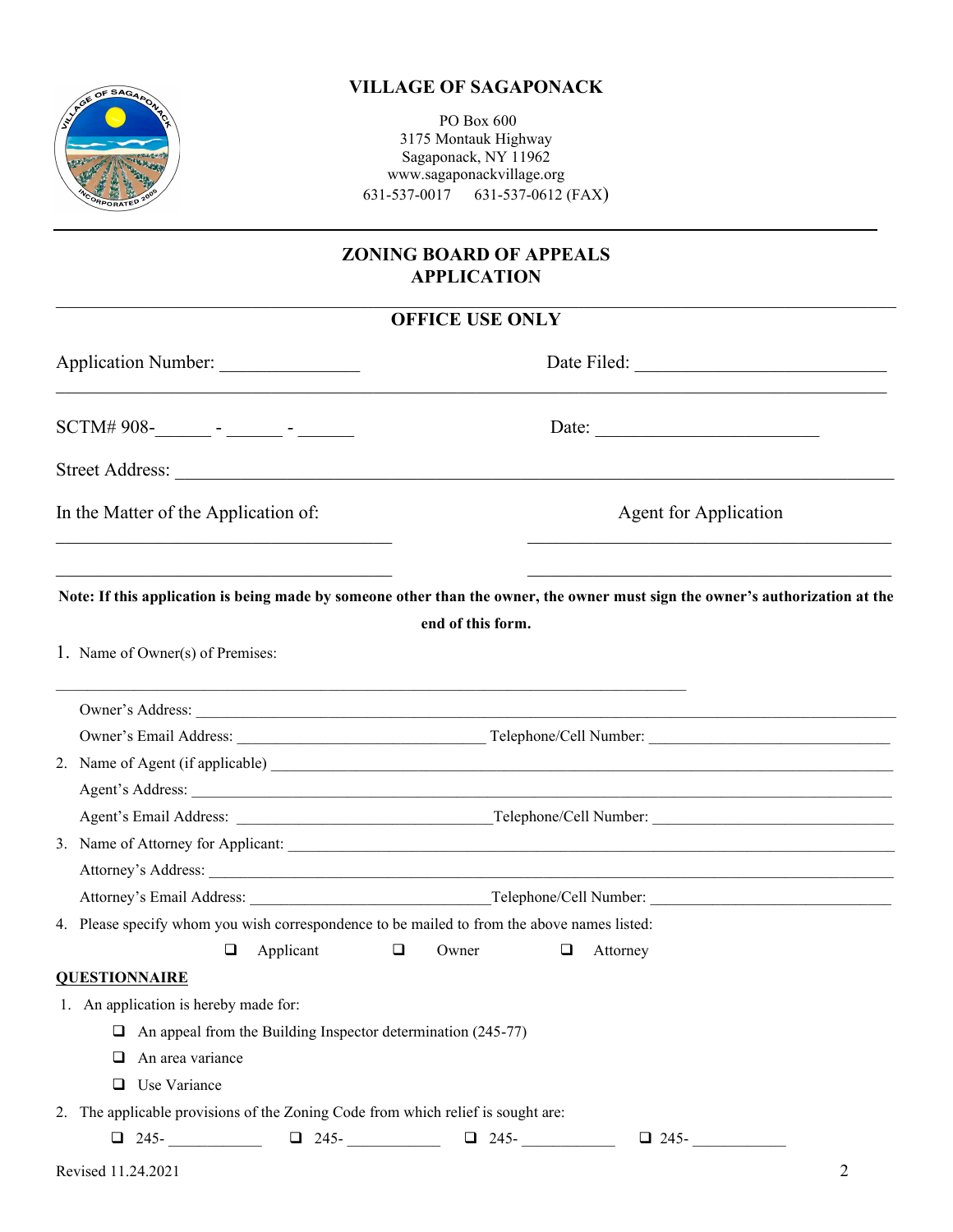3. Have any previous Variance applications or appeals been made with the respect to this property? If so, give date, name of each application and the nature of the variance requested. If possible, please provide a copy of

| 4. Is the property in separate ownership from all adjoining properties?                                                                                                                                                                                                                                                   |
|---------------------------------------------------------------------------------------------------------------------------------------------------------------------------------------------------------------------------------------------------------------------------------------------------------------------------|
| T Yes If yes, since what date?                                                                                                                                                                                                                                                                                            |
| No If no, which adjoining property is held by the same owner?<br>❏<br><u> 1989 - Johann Barbara, martxa alemaniar a</u>                                                                                                                                                                                                   |
| <b>APPEAL</b>                                                                                                                                                                                                                                                                                                             |
|                                                                                                                                                                                                                                                                                                                           |
|                                                                                                                                                                                                                                                                                                                           |
| that:                                                                                                                                                                                                                                                                                                                     |
| ,我们也不能在这里的时候,我们也不能在这里的时候,我们也不能会在这里的时候,我们也不能会在这里的时候,我们也不能会在这里的时候,我们也不能会在这里的时候,我们也                                                                                                                                                                                                                                          |
| <b>AREA VARIANCE</b>                                                                                                                                                                                                                                                                                                      |
| 1. This application is requested for an area variance from the provisions of Section(s) 245-<br>of the Village Zoning<br>Code. This variance is for: (state in factual terms each variance requested, exact amount of each variance in feet or square feet and<br>whether variance is for existing or proposed structure) |
|                                                                                                                                                                                                                                                                                                                           |
|                                                                                                                                                                                                                                                                                                                           |
| 2. Will the granting of the variance(s) cause an undesirable change in the character of the neighborhood or will it create a detriment<br>to nearby properties? If not, please explain.                                                                                                                                   |
|                                                                                                                                                                                                                                                                                                                           |
|                                                                                                                                                                                                                                                                                                                           |
| Can the benefits sought be feasibly achieved by some method other than on area variance? Please explain.                                                                                                                                                                                                                  |
|                                                                                                                                                                                                                                                                                                                           |
|                                                                                                                                                                                                                                                                                                                           |
|                                                                                                                                                                                                                                                                                                                           |
|                                                                                                                                                                                                                                                                                                                           |
| 4. Will the variance sought be substantial and if not, why not?                                                                                                                                                                                                                                                           |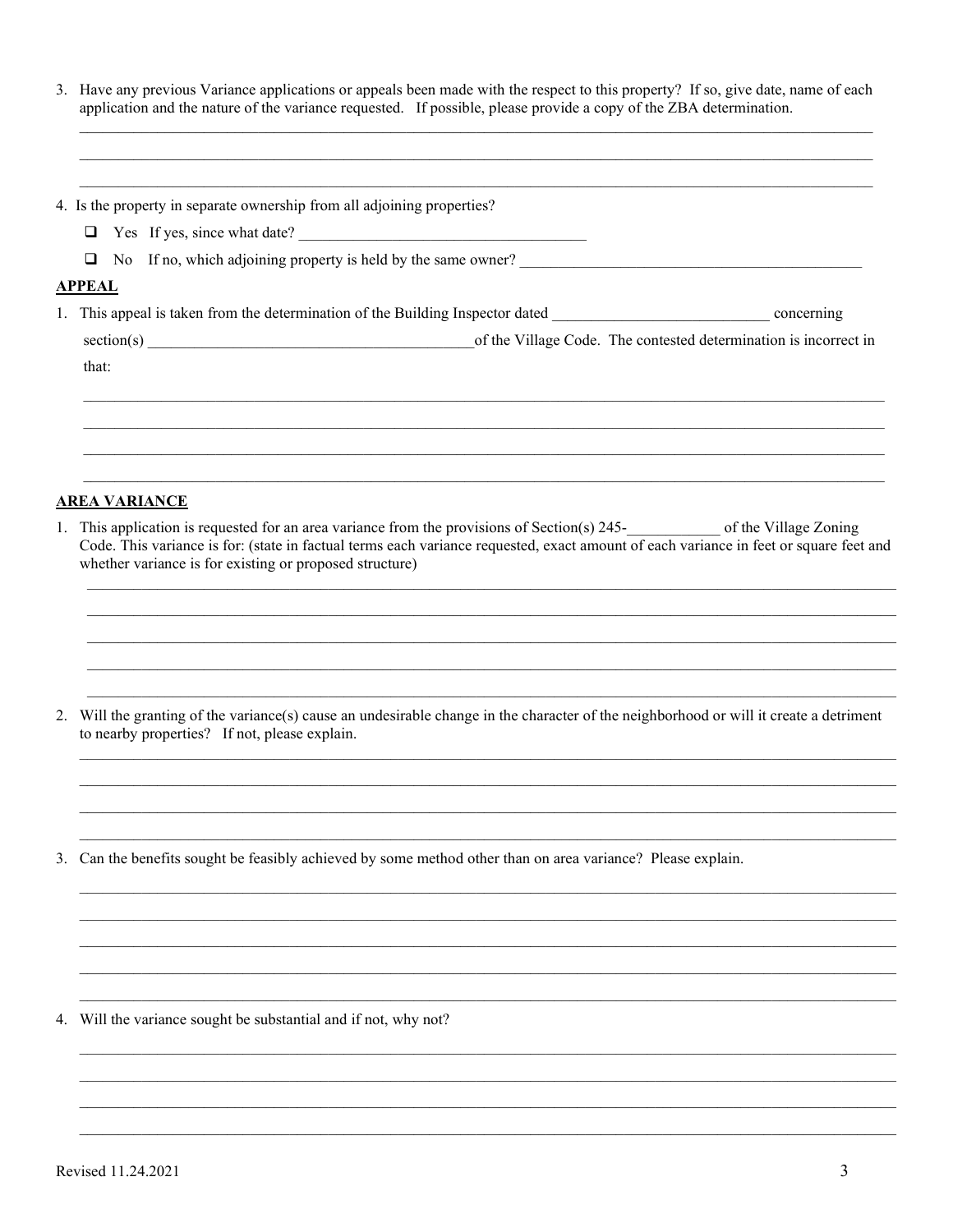| 5. Will the granting of the variance(s) have an adverse effect or impact on the physical or environmental conditions in the |
|-----------------------------------------------------------------------------------------------------------------------------|
| neighborhood or in the affected area of the Village? Please explain.                                                        |

 $\mathcal{L}_\text{max}$  and  $\mathcal{L}_\text{max}$  and  $\mathcal{L}_\text{max}$  and  $\mathcal{L}_\text{max}$  and  $\mathcal{L}_\text{max}$  and  $\mathcal{L}_\text{max}$  and  $\mathcal{L}_\text{max}$  $\mathcal{L}_\text{max}$  and  $\mathcal{L}_\text{max}$  and  $\mathcal{L}_\text{max}$  and  $\mathcal{L}_\text{max}$  and  $\mathcal{L}_\text{max}$  and  $\mathcal{L}_\text{max}$  and  $\mathcal{L}_\text{max}$  $\mathcal{L}_\text{max}$  , and the set of the set of the set of the set of the set of the set of the set of the set of the set of the set of the set of the set of the set of the set of the set of the set of the set of the set of the  $\mathcal{L}_\text{max}$  , and the set of the set of the set of the set of the set of the set of the set of the set of the set of the set of the set of the set of the set of the set of the set of the set of the set of the set of the

6. What reasons led you to the request of this variance rather than to comply with the Village Code?

#### **USE VARIANCE**

What is the proposed use and how has the applicant met the four tests listed below to demonstrate unnecessary hardship:

 $\mathcal{L}_\text{max}$  , and the set of the set of the set of the set of the set of the set of the set of the set of the set of the set of the set of the set of the set of the set of the set of the set of the set of the set of the  $\mathcal{L}_\text{max}$  , and the set of the set of the set of the set of the set of the set of the set of the set of the set of the set of the set of the set of the set of the set of the set of the set of the set of the set of the  $\mathcal{L}_\text{max}$  and  $\mathcal{L}_\text{max}$  and  $\mathcal{L}_\text{max}$  and  $\mathcal{L}_\text{max}$  and  $\mathcal{L}_\text{max}$  and  $\mathcal{L}_\text{max}$  and  $\mathcal{L}_\text{max}$  $\mathcal{L}_\text{max}$  and  $\mathcal{L}_\text{max}$  and  $\mathcal{L}_\text{max}$  and  $\mathcal{L}_\text{max}$  and  $\mathcal{L}_\text{max}$  and  $\mathcal{L}_\text{max}$  and  $\mathcal{L}_\text{max}$ 

- A. Reasonable Return: Under applicable Zoning regulations the applicant is deprived of all economic use or benefit from the property in question, which deprivation must be established by competent financial evidence;
- B. Uniqueness: The alleged hardship relating to the property in question is unique, and does not apply to a substantial portion of the district or neighborhood;
- C. Character: The requested use variance, if granted, will not alter the essential character of the neighborhood;

 $\overline{\phantom{a}}$  , and the set of the set of the set of the set of the set of the set of the set of the set of the set of the set of the set of the set of the set of the set of the set of the set of the set of the set of the s

D. Self-Created Hardship: That the alleged hardship has not been self-created.

| Sworn to before me this ______ day of _______, 20___                                                                                                                                                | <u> 1989 - Johann Barn, mars ann an t-Amhain an t-Amhain an t-Amhain an t-Amhain an t-Amhain an t-Amhain an t-A</u><br><b>Signature of Owner</b>   |
|-----------------------------------------------------------------------------------------------------------------------------------------------------------------------------------------------------|----------------------------------------------------------------------------------------------------------------------------------------------------|
| <u> 1989 - Johann Stein, markin fan it ferstjer fan de ferstjer fan it ferstjer fan de ferstjer fan de ferstjer</u><br><b>Notary Public</b><br>Sworn to before me this ______ day of _______, 20___ | <u> 1990 - Johann John Stein, markin film yn y brening yn y brening yn y brening yn y brening yn y brening yn y b</u><br><b>Signature of Owner</b> |
| <b>Notary Public</b>                                                                                                                                                                                | If owner is a Corporation, indicate name of corporation and officer's title                                                                        |
|                                                                                                                                                                                                     | Name of Corporation                                                                                                                                |
|                                                                                                                                                                                                     | Title of Officer                                                                                                                                   |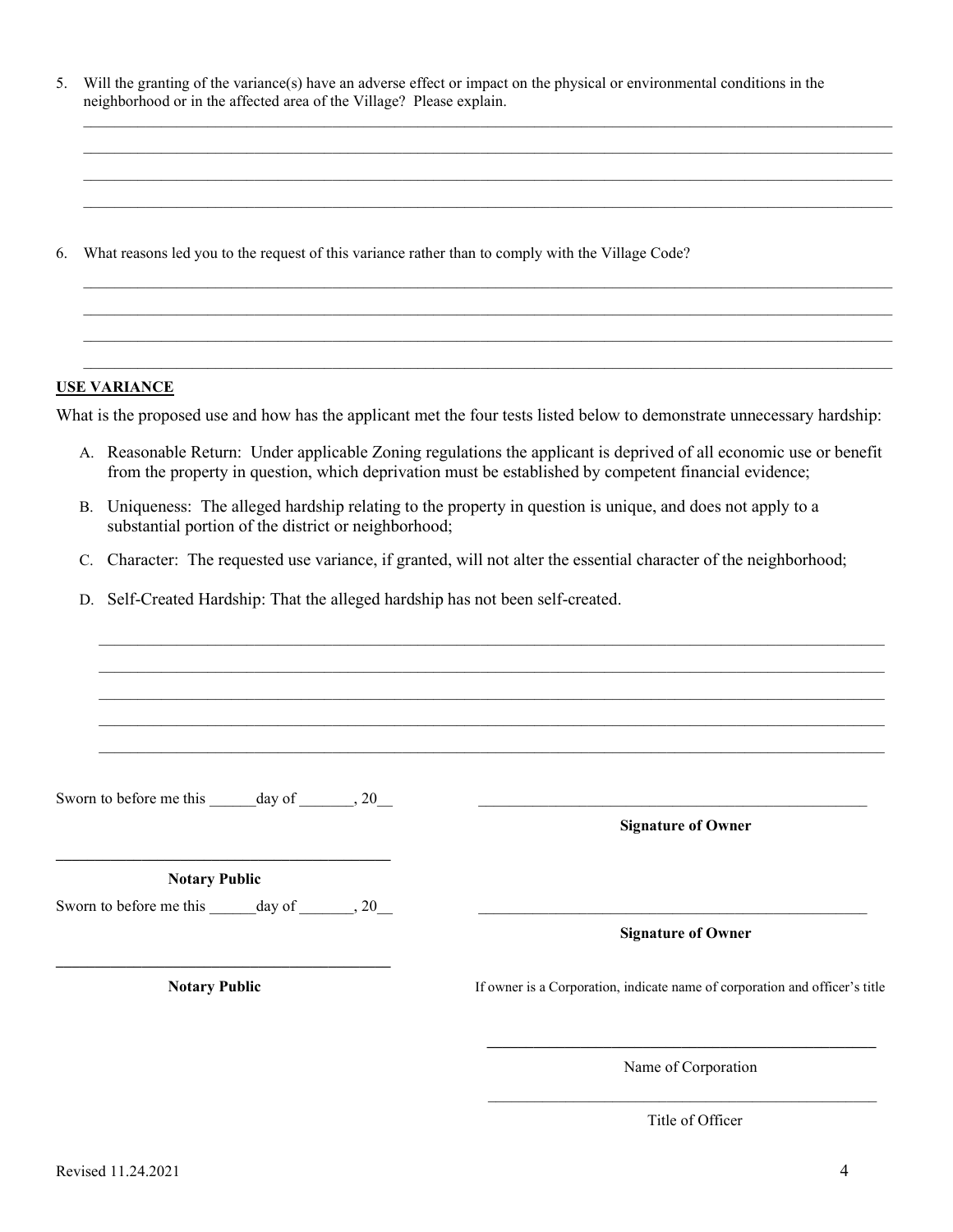$OF$  SAG

#### PO Box 600 3175 Montauk Highway Sagaponack, NY 11962 www.sagaponackvillage.org 631-537-0017 631-537-0612 (FAX)

### **ZONING BOARD OF APPEALS CERTIFICATION PER OWNER**

### STATE OF NEW YORK

COUNTY OF SUFFOLK

, being by me duly sworn, deposes and says:

| 1. I am interested in an application for a variance or special exception now pending before the Zoning Board of Appeals of the |
|--------------------------------------------------------------------------------------------------------------------------------|
| Village of Sagaponack.                                                                                                         |

2. I reside at:

3. The nature of my interest in the aforesaid application is as follows:

4. If applicant or owner is a corporation, list officers:

| ---- |  |
|------|--|

 $\overline{\phantom{a}}$  ,  $\overline{\phantom{a}}$  ,  $\overline{\phantom{a}}$  ,  $\overline{\phantom{a}}$  ,  $\overline{\phantom{a}}$  ,  $\overline{\phantom{a}}$  ,  $\overline{\phantom{a}}$  ,  $\overline{\phantom{a}}$  ,  $\overline{\phantom{a}}$  ,  $\overline{\phantom{a}}$  ,  $\overline{\phantom{a}}$  ,  $\overline{\phantom{a}}$  ,  $\overline{\phantom{a}}$  ,  $\overline{\phantom{a}}$  ,  $\overline{\phantom{a}}$  ,  $\overline{\phantom{a}}$  $\mathcal{L}_\text{max}$  and the state of the state of the state of the state of the state of the state of the state of the state of the state of the state of the state of the state of the state of the state of the state of the stat

5. Do any of the following individuals have an interest, as defined below, in the owner or applicant:

a. Any New York State or

b. Any officer or employee of the Village of Sagaponack, Southampton Town or Suffolk County.

 For the purpose of this disclosure, an officer or employee shall be deemed to have an interest in the owner or applicant when he, his spouse, or their brothers, sisters, parents, children, grandchildren, or the spouse of any of them:

- a. Is the applicant or owner, or
- b. Is an officer, director, partner, or employee of the applicant or owner, or
- c. Legally or beneficially owns or controls stock of a corporate applicant or owner, or
- d. Is a party to an agreement with such an applicant or owner, express or implied, whereby he may receive any payment or other benefit, whether or not for services rendered dependent or contingent upon the favorable approval of such application. ( ) YES ( ) NO

If yes, state the name, address, nature and extent of the interest of such individual.

| A person who knowingly and intentionally fails to make such disclosure shall be guilty of a misdemeanor as provided for in |  |
|----------------------------------------------------------------------------------------------------------------------------|--|
| <b>General Municipal Law, Section 809.</b>                                                                                 |  |

 $\mathcal{L}_\mathcal{L} = \mathcal{L}_\mathcal{L} = \mathcal{L}_\mathcal{L} = \mathcal{L}_\mathcal{L} = \mathcal{L}_\mathcal{L} = \mathcal{L}_\mathcal{L} = \mathcal{L}_\mathcal{L} = \mathcal{L}_\mathcal{L} = \mathcal{L}_\mathcal{L} = \mathcal{L}_\mathcal{L} = \mathcal{L}_\mathcal{L} = \mathcal{L}_\mathcal{L} = \mathcal{L}_\mathcal{L} = \mathcal{L}_\mathcal{L} = \mathcal{L}_\mathcal{L} = \mathcal{L}_\mathcal{L} = \mathcal{L}_\mathcal{L}$ \_\_\_\_\_\_\_\_\_\_\_\_\_\_\_\_\_\_\_\_\_\_\_\_\_\_\_\_\_\_\_\_\_\_\_\_\_\_\_\_\_\_\_\_\_\_\_\_\_\_\_\_\_\_\_\_\_\_\_\_\_\_\_\_\_\_\_\_\_\_\_\_\_\_\_\_\_\_\_\_\_\_\_\_\_\_\_\_\_\_\_\_\_\_\_\_\_

Sworn to before me this day of  $\qquad \qquad , 20$ 

#### **Signature of Owner**

|                      | If owner is a Corporation, indicate name of corporation and officer's title |
|----------------------|-----------------------------------------------------------------------------|
| <b>Notary Public</b> | Name of Corporation                                                         |

Title of Officer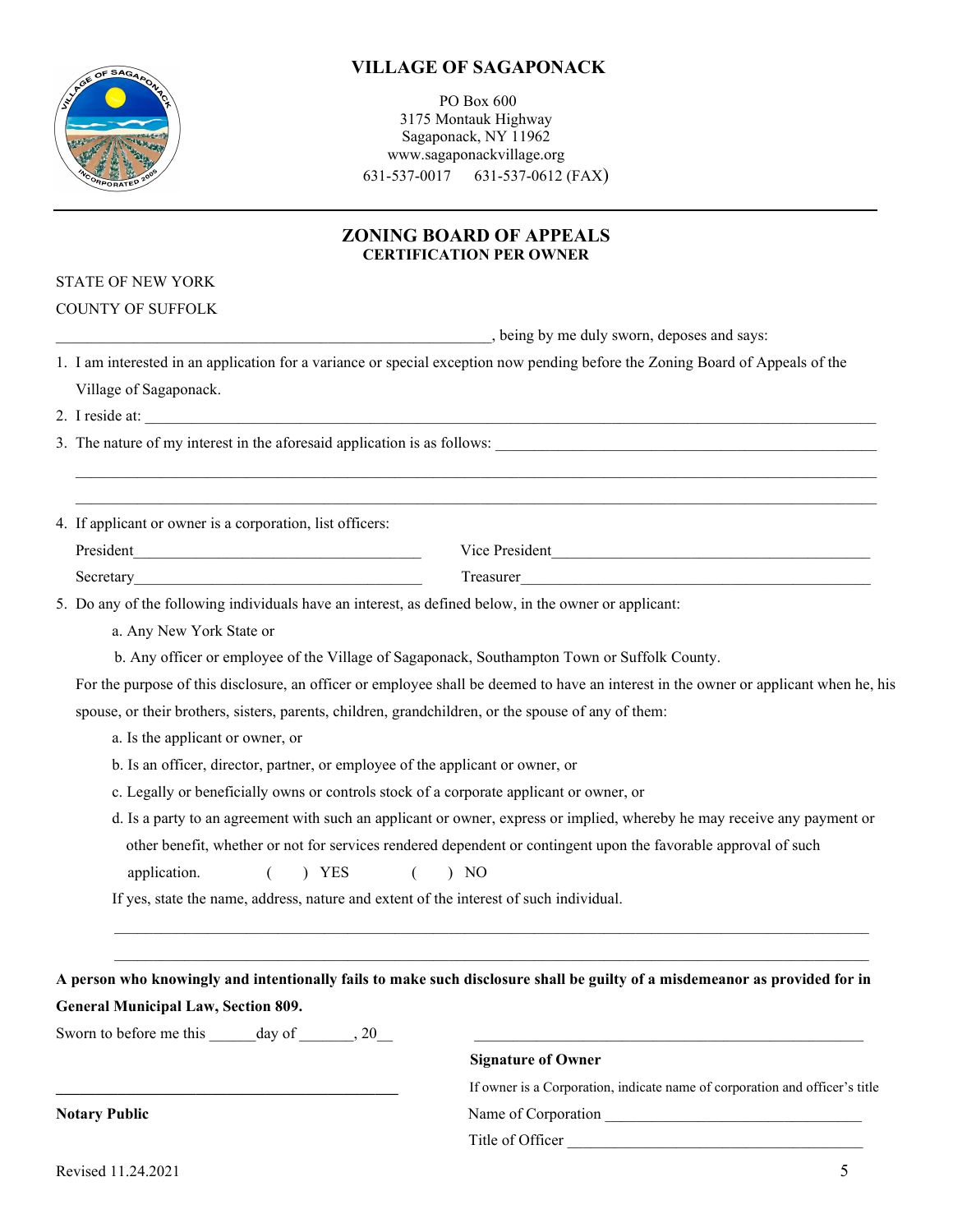| <b>STOR OF SAGARONAGE</b> |
|---------------------------|
| WCORPORATED 2005          |

PO Box 600 3175 Montauk Highway Sagaponack, NY 11962 www.sagaponackvillage.org 631-537-0017 631-537-0612 (FAX)

# **AUTHORIZATION AND CONSENT ZONING APPLICATION**

| STATE OF NEW YORK<br>$ss.$ :          |            |                                                                                                                                                                                                                                                                                                                                                                                   |
|---------------------------------------|------------|-----------------------------------------------------------------------------------------------------------------------------------------------------------------------------------------------------------------------------------------------------------------------------------------------------------------------------------------------------------------------------------|
|                                       |            |                                                                                                                                                                                                                                                                                                                                                                                   |
| <b>COUNTY OF SUFFOLK</b>              |            |                                                                                                                                                                                                                                                                                                                                                                                   |
|                                       |            |                                                                                                                                                                                                                                                                                                                                                                                   |
|                                       |            |                                                                                                                                                                                                                                                                                                                                                                                   |
|                                       |            |                                                                                                                                                                                                                                                                                                                                                                                   |
|                                       |            |                                                                                                                                                                                                                                                                                                                                                                                   |
|                                       |            |                                                                                                                                                                                                                                                                                                                                                                                   |
| Zoning Board of Appeals.              |            |                                                                                                                                                                                                                                                                                                                                                                                   |
|                                       |            |                                                                                                                                                                                                                                                                                                                                                                                   |
|                                       |            |                                                                                                                                                                                                                                                                                                                                                                                   |
| Sworn to before this                  | Print Name |                                                                                                                                                                                                                                                                                                                                                                                   |
| Notary Public                         | Signature  |                                                                                                                                                                                                                                                                                                                                                                                   |
| Sworn to before this<br>$day of$ , 20 | Print Name |                                                                                                                                                                                                                                                                                                                                                                                   |
|                                       |            | being duly sworn depose<br>1. The undersigned are the sole owners of premises at __________________________<br>2. The undersigned are the applicant(s) for a zoning variance application.<br>3. The undersigned consent to entry and inspection of the above premises as needed by the<br>to appear on our behalf before the officials and agencies of the Village of Sagaponack. |

Notary Public Signature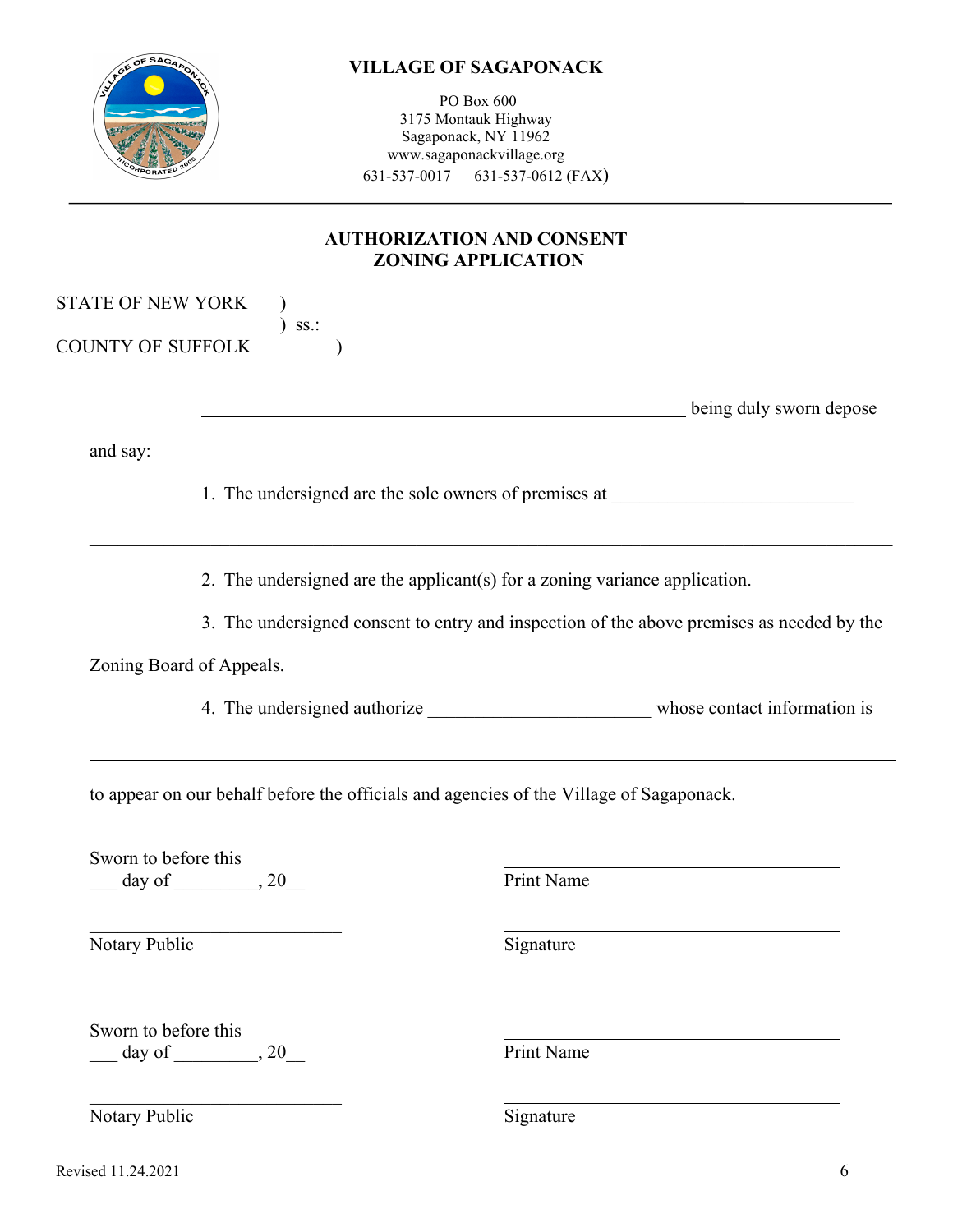

PO Box 600 3175 Montauk Highway Sagaponack, NY 11962 www.sagaponackvillage.org 631-537-0017 631-537-0612 (FAX)

## **VILLAGE OF SAGAPONACK ZONING BOARD OF APPEALS**

In the Matter of the Application of:

### \_\_\_\_\_\_\_\_\_\_\_\_\_\_\_\_\_\_\_\_\_\_\_\_\_\_\_\_\_\_\_\_\_\_\_ **AFFIDAVIT OF MAILING**

For a Variance from §\_\_\_\_\_\_\_\_\_\_\_\_\_\_\_\_\_ Of the Village of Sagaponack Zoning Code Property Location: SCTM#

 $\mathcal{L}_\mathcal{L}$  , and the set of the set of the set of the set of the set of the set of the set of the set of the set of the set of the set of the set of the set of the set of the set of the set of the set of the set of th

STATE OF NEW YORK )

)ss:

COUNTY OF SUFFOLK )

I, \_\_\_\_\_\_\_\_\_\_\_\_\_\_\_\_\_\_\_\_\_\_\_\_\_\_\_\_\_\_\_\_, being duly sworn, deposes and says:

1. I reside at  $\blacksquare$ 

2. Pursuant to the provisions of Section 245-76 G (4) of the Village of Sagaponack Zoning Code, deponent

mailed copies of the annexed Notice of Public Hearing along with attached copies of the application and survey, by certified mail,

\_\_\_\_\_\_\_\_\_\_\_\_\_\_\_\_\_\_\_\_\_\_\_\_\_\_\_\_\_\_\_\_\_\_\_\_\_\_\_\_\_\_\_\_\_\_\_\_\_\_\_\_\_\_\_\_\_\_\_\_\_\_\_\_\_\_\_\_\_\_\_\_\_\_\_\_\_\_\_\_\_\_\_\_\_\_\_\_\_\_\_\_\_\_\_\_\_\_\_\_\_\_\_\_\_\_\_

return receipt requested, addressed as set forth on the annexed original postmark receipts.

Signature of Deponent

 $\overline{\mathcal{L}}$  , and the set of the set of the set of the set of the set of the set of the set of the set of the set of the set of the set of the set of the set of the set of the set of the set of the set of the set of the s

Sworn to before me this  $\text{day of}$   $\qquad \qquad , 20$ 

\_\_\_\_\_\_\_\_\_\_\_\_\_\_\_\_\_\_\_\_\_\_\_\_\_\_\_\_\_\_\_\_\_\_

Notary Public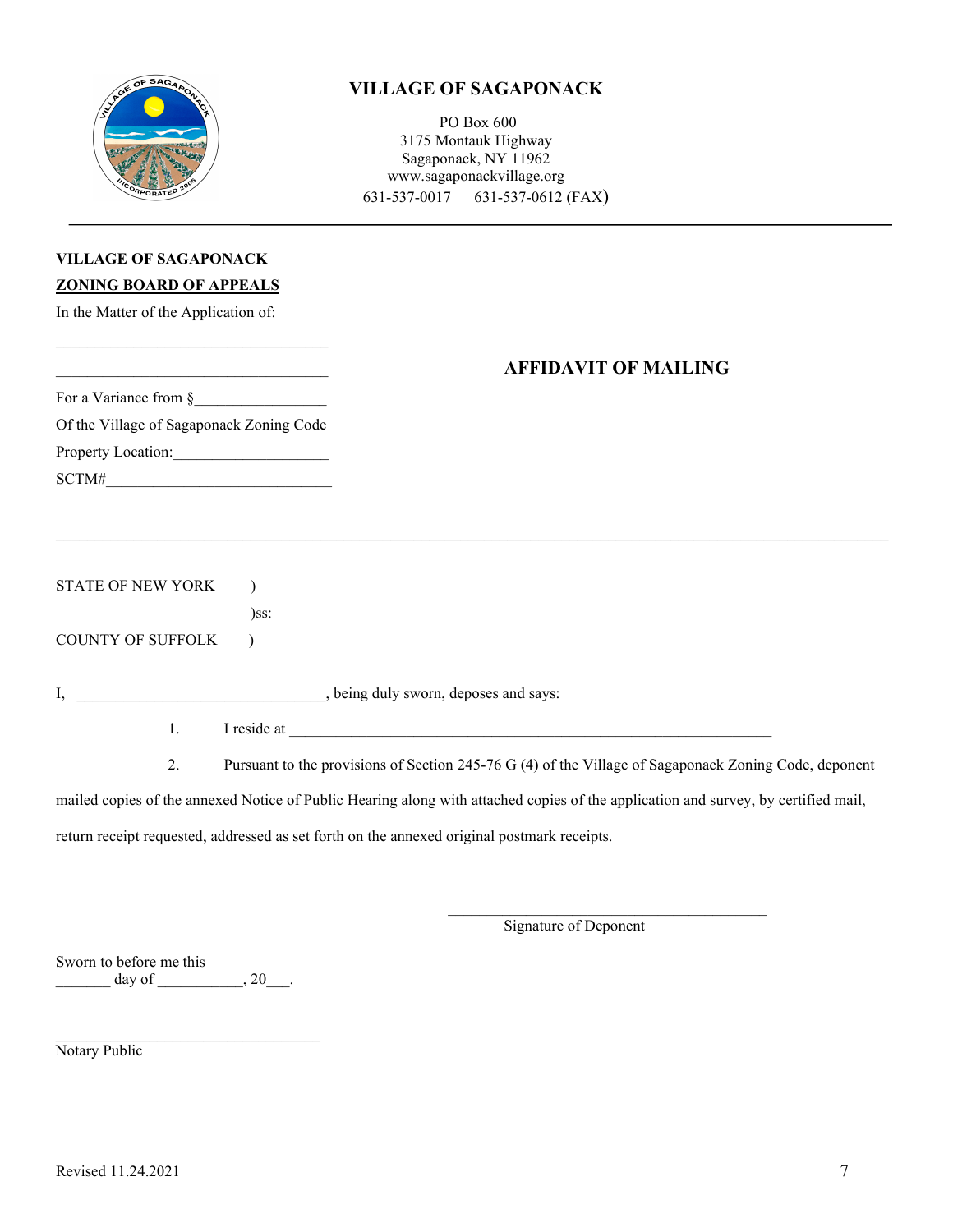

PO Box 600 3175 Montauk Highway Sagaponack, NY 11962 www.sagaponackvillage.org 631-537-0017 631-537-0612 (FAX)

## **VILLAGE OF SAGAPONACK**

#### **ZONING BOARD OF APPEALS**

In the Matter of the Application of:

 $\mathcal{L}_\text{max}$  and  $\mathcal{L}_\text{max}$  and  $\mathcal{L}_\text{max}$  and  $\mathcal{L}_\text{max}$ 

## \_\_\_\_\_\_\_\_\_\_\_\_\_\_\_\_\_\_\_\_\_\_\_\_\_\_\_\_\_\_\_\_\_\_\_ **AFFIDAVIT OF POSTING**

| For a Variance from §                    |             |
|------------------------------------------|-------------|
| Of the Village of Sagaponack Zoning Code |             |
|                                          |             |
| SCTM#                                    |             |
| STATE OF NEW YORK                        |             |
| ss:                                      |             |
| <b>COUNTY OF SUFFOLK</b>                 |             |
| I, being duly sworn, deposes and says:   |             |
| 1.                                       | I reside at |
| 2.<br>I am the agent for the applicant.  |             |

3. Pursuant to the provisions of Section 245-76 G (2) of the Village of Sagaponack Zoning Code, deponent did so cause to be posted a sign which complies with the requirements of the applicable section of the aforesaid Zoning Code which was supplied to me by the Village of Sagaponack to be prominently displayed on the subject property in the required manner, giving notice to the public of the pending application, the date, time and place of the public hearing. The said sign has been continuously displayed on the property for a period of ten (10) days immediately preceding the public hearing date.

4. I make this affidavit knowing that it shall be relied upon by the appropriate officials as proof of compliance with the requirements of the Village of Sagaponack Zoning Code.

Signature of Deponent

\_\_\_\_\_\_\_\_\_\_\_\_\_\_\_\_\_\_\_\_\_\_\_\_\_\_\_\_\_\_\_\_\_\_\_\_\_\_\_\_\_

Sworn to before me this  $\text{day of}$ , 20.

\_\_\_\_\_\_\_\_\_\_\_\_\_\_\_\_\_\_\_\_\_\_\_\_\_\_\_\_\_\_\_\_\_\_

Notary Public

Revised 11.24.2021 8